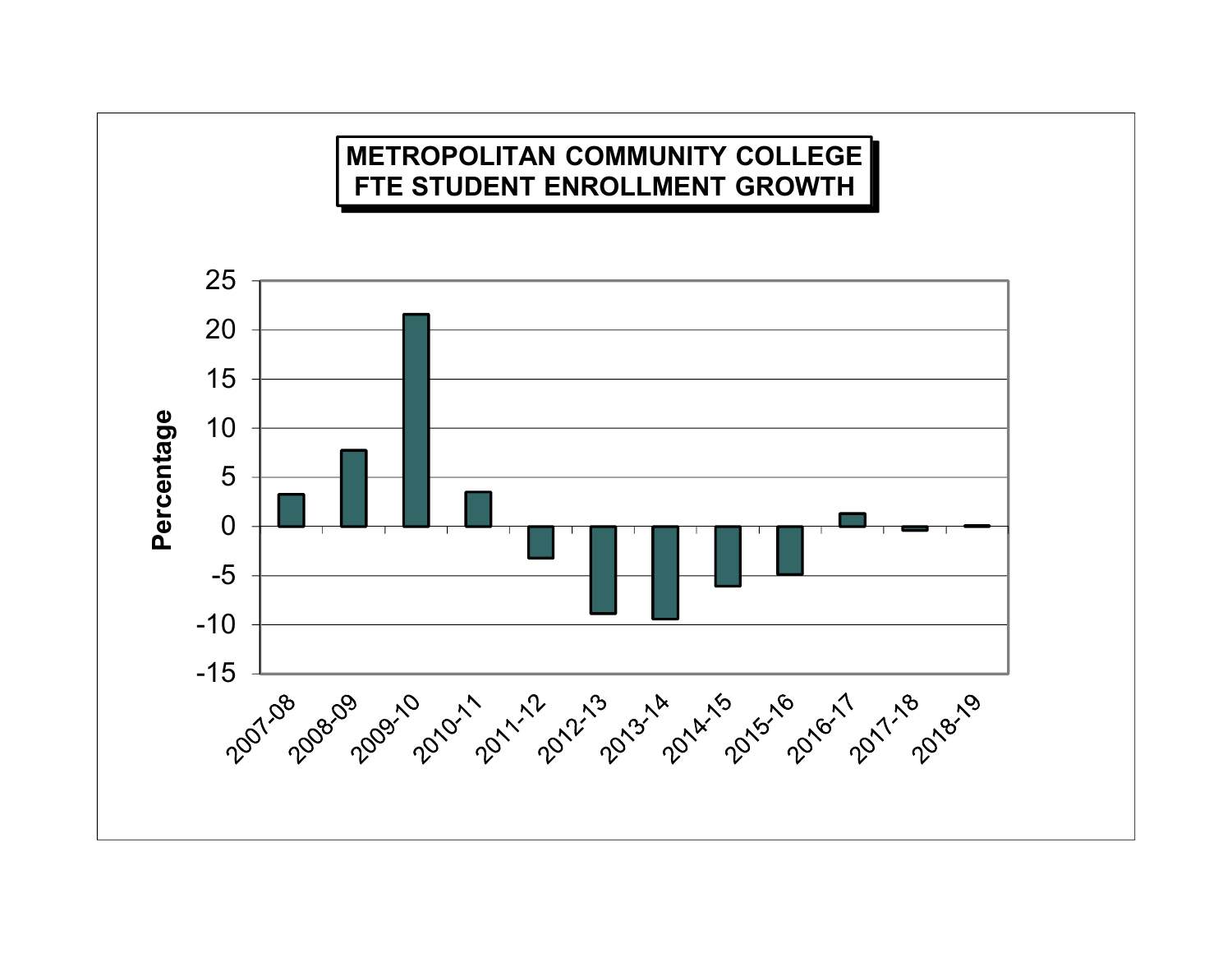## **Nebraska Community Colleges Reimbursable Enrollment History**

| 1997-98                                                           | 1998-99           | 1999-2000          | 2000-01            | 2001-02         | 2002-03         | 2003-04         | 2004-05         | 2005-06         | 2006 07            | 2007-08         | 2008-09         | 2009-10          | 2010-11         | 2011-12            | 2012-13            | 2013-14            | 2014 15            | 2015-16            | 2016-17            | 2017-18            |
|-------------------------------------------------------------------|-------------------|--------------------|--------------------|-----------------|-----------------|-----------------|-----------------|-----------------|--------------------|-----------------|-----------------|------------------|-----------------|--------------------|--------------------|--------------------|--------------------|--------------------|--------------------|--------------------|
| Actual                                                            | Actual            | Actual             | Actual             | Actual          | Actual          | Actual          | Actual          | Actual          | Actual             | Actual          | Actual          | Actual           | Actual          | Actual             | Actual             | Actual             | Actual             | Actual             | Actual             | Actual             |
| <b>CENTRAL</b>                                                    |                   |                    |                    |                 |                 |                 |                 |                 |                    |                 |                 |                  |                 |                    |                    |                    |                    |                    |                    |                    |
| Enrollment<br>3.072.72                                            | 3.299.39          | 3.521.97           | 3.535.17           | 3.601.81        | 3.755.85        | 3.780.27        | 3.859.18        | 3.753.97        | 3.758.39           | 3.821.05        | 3.949.20        | 4.431.12         | 4.611.13        | 4.555.02           | 4.214.44           | 3.926.29           | 3.837.31           | 3.777.39           | 3.710.87           | 3.625.60           |
| % Incr (Decr) over previous yr                                    | 7.38%             | 6.75%              | 0.37%              | 1.89%           | 4.28%           | 0.65%           | 2.09%           | $-2.73%$        | 0.12%              | 1.67%           | 3.35%           | 12.20%           | 4.06%           | $-1.22%$           | $-7.48%$           | $-6.84%$           | $-2.27%$           | $-1.56%$           | $-1.76%$           | $-2.30%$           |
| % Incr (Decr) since 1997-98                                       | 7.38%             | 14.62%             | 15.05%             | 17.22%          | 22.23%          | 23.03%          | 25.59%          | 22.17%          | 22.31%             | 24.35%          | 28.52%          | 44.21%           | 50.07%          | 48.24%             | 37.16%             | 27.78%             | 24.88%             | 22.93%             | 20.77%             | 17.99%             |
| % of Total CC Enrollmen<br>13.81%                                 | 14.42%            | 15.12%             | 14.89%             | 14.40%          | 14.01%          | 13.69%          | 13.55%          | 12.91%          | 12.96%             | 12.93%          | 12.68%          | 12.55%           | 12.71%          | 12.98%             | 12.95%             | 12.96%             | 13.28%             | 13.86%             | 13.72%             | 13.67%             |
| <b>METRO</b>                                                      |                   |                    |                    |                 |                 |                 |                 |                 |                    |                 |                 |                  |                 |                    |                    |                    |                    |                    |                    |                    |
| Enrollment<br>6.615.81                                            | 6.892.00          | 6.990.13           | 7.135.91           | 7,511.24        | 8,281.93        | 8.428.19        | 8,623.14        | 9.290.60        | 9.843.30           | 10,164.63       | 10.951.82       | 13.317.48        | 13.786.10       | 13.343.80          | 12.159.07          | 11.011.84          | 10,341.12          | 9.833.88           | 9,963.00           | 9,923.17           |
| % Incr (Decr) over previous yr                                    | 4.17%             | 1.42%              | 2.09%              | 5.26%           | 10.26%          | 1.77%           | 2.31%           | 7.74%           | 5.95%              | 3.26%           | 7.74%           | 21.60%           | 3.52%           | $-3.21%$           | $-8.88%$           | $-9.44%$           | $-6.09%$           | $-4.91%$           | 1.31%              | $-0.40%$           |
| % Incr (Decr) since 1997-98                                       | 4.17%             | 5.66%              | 7.86%              | 13.53%          | 25.18%          | 27.39%          | 30.34%          | 40.43%          | 48.78%             | 53.64%          | 65.54%          | 101.30%          | 108.38%         | 101.70%            | 83.79%             | 66.45%             | 56.31%             | 48.64%             | 50.59%             | 49.99%             |
| % of Total CC Enrollmen<br>29.73%                                 | 30.12%            | 30.01%             | 30.06%             | 30.03%          | 30.90%          | 30.53%          | 30.27%          | 31.95%          | 33.93%             | 34.39%          | 35.17%          | 37.70%           | 37.99%          | 38.03%             | 37.36%             | 36.35%             | 35.79%             | 36.09%             | 36.82%             | 37.41%             |
| <b>MID-PLAINS</b>                                                 |                   |                    |                    |                 |                 |                 |                 |                 |                    |                 |                 |                  |                 |                    |                    |                    |                    |                    |                    |                    |
| Enrollment<br>1.639.39                                            | 1.626.96          | 1.525.71           | 1.562.21           | 1.644.85        | 1.669.07        | .696.77         | 1.605.51        | .642.05         | 1.658.77           | 1.626.97        | 1.705.03        | 1.814.05         | 1.773.28        | 1.918.98           | 1.869.98           | 1.899.20           | 1.908.75           | 1.544.08           | .479.59            | 1,441.37           |
| % Incr (Decr) over previous yr                                    | $-0.76%$          | $-6.22%$           | 2.39%              | 5.29%           | 1.47%           | 1.66%           | $-5.38%$        | 2.28%           | 1.02%              | $-1.92%$        | 4.80%           | 6.39%            | $-2.25%$        | 8.22%              | $-2.55%$           | 1.56%              | 0.50%              | $-19.11%$          | $-4.18%$           | $-2.58%$           |
| % Incr (Decr) since 1997-98                                       | $-0.76%$          | $-6.93%$           | $-4.71%$           | 0.33%           | 1.81%           | 3.50%           | $-2.07%$        | 0.16%           | 1.18%              | $-0.76%$        | 4.00%           | 10.65%           | 8.17%           | 17.05%             | 14.07%             | 15.85%             | 16.43%             | $-5.81%$           | $-9.75%$           | $-12.08%$          |
| % of Total CC Enrollmen<br>7.37%                                  | 7.11%             | 6.55%              | 6.58%              | 6.58%           | 6.23%           | 6.15%           | 5.64%           | 5.65%           | 5.72%              | 5.50%           | 5.47%           | 5.14%            | 4.89%           | 5.47%              | 5.75%              | 6.27%              | 6.61%              | 5.67%              | 5.47%              | 5.43%              |
| <b>NORTHEAST</b>                                                  |                   |                    |                    |                 |                 |                 |                 |                 |                    |                 |                 |                  |                 |                    |                    |                    |                    |                    |                    |                    |
| Enrollment<br>2.789.45                                            | 2.971.48          | 3.069.09           | 3.098.78           | 3.245.14        | 3.299.41        | 3.003.10        | 3,144.92        | 3.284.76        | 3,318.69           | 3.192.71        | 3.140.00        | 3,374.37         | 3.489.54        | 3.289.34           | 3.343.10           | 3,210.33           | 3,132.93           | 3.038.03           | 2,986.13           | 2,997.04           |
| % Incr (Decr) over previous yr                                    | 6.53%             | 3.28%              | 0.97%              | 4.72%           | 1.67%           | $-8.98%$        | 4.72%           | 4.45%           | 1.03%              | $-3.80%$        | $-1.65%$        | 7.46%            | 3.41%           | $-5.74%$           | 1.63%              | $-3.97%$           | $-2.41%$           | $-3.03%$           | $-1.71%$           | 0.37%              |
| % Incr (Decr) since 1997-98                                       | 6.53%             | 10.02%             | 11.09%             | 16.34%          | 18.28%          | 7.66%           | 12.74%          | 17.76%          | 18.97%             | 14.46%          | 12.57%          | 20.97%           | 25.10%          | 17.92%             | 19.85%             | 15.09%             | 12.31%             | 8.91%              | 7.05%              | 7.44%              |
| % of Total CC Enrollmen<br>12.54%                                 | 12.99%            | 13.18%             | 13.05%             | 12.98%          | 12.31%          | 10.88%          | 11.04%          | 11.30%          | 11.44%             | 10.80%          | 10.08%          | 9.55%            | 9.62%           | 9.37%              | 10.27%             | 10.60%             | 10.84%             | 11.15%             | 11.04%             | 11.30%             |
| <b>SOUTHEAST</b>                                                  |                   |                    |                    |                 |                 |                 |                 |                 |                    |                 |                 |                  |                 |                    |                    |                    |                    |                    |                    |                    |
| Enrollment<br>6.711.18                                            | 6.755.82          | 6.945.93           | 7.133.68           | 7.502.61        | 8.151.35        | 8.925.60        | 9.208.39        | 9.074.71        | 8.629.30           | 8.776.33        | 9.447.12        | 10.335.19        | 10.556.20       | 10.019.72          | 9.049.09           | 8.419.52           | 7.920.21           | 7.415.30           | 7.286.84           | 7,002.41           |
| % Incr (Decr) over previous vr                                    | 0.67%             | 2.81%              | 2.70%              | 5.17%           | 8.65%           | 9.50%           | 3.17%           | $-1.45%$        | $-4.91%$           | 1.70%           | 7.64%           | 9.40%            | 2.14%           | $-5.08%$           | $-9.69%$           | $-6.96%$           | $-5.93%$           | $-6.37%$           | $-1.73%$           | $-3.90%$           |
| % Incr (Decr) since 1997-98                                       | 0.67%             | 3.50%              | 6.30%              | 11.79%          | 21.46%          | 33.00%          | 37.21%          | 35.22%          | 28.58%             | 30.77%          | 40.77%          | 54.00%           | 57.29%          | 49.30%             | 34.84%             | 25.46%             | 18.02%             | 10.49%             | 8.58%              | 4.34%              |
| % of Total CC Enrollmen<br>30.16%                                 | 29.53%            | 29.82%             | 30.05%             | 30.00%          | 30.41%          | 32.33%          | 32.32%          | 31.21%          | 29.75%             | 29.69%          | 30.33%          | 29.26%           | 29.09%          | 28.55%             | 27.80%             | 27.79%             | 27.41%             | 27.22%             | 26.93%             | 26.40%             |
| <b>WESTERN</b>                                                    |                   |                    |                    |                 |                 |                 |                 |                 |                    |                 |                 |                  |                 |                    |                    |                    |                    |                    |                    |                    |
| <b>Enrollment</b><br>1.422.25                                     | 1.332.57          | 1,239.57           | 1.270.68           | 1.504.88        | 1,646.77        | 1.770.18        | 2,050.24        | 2.029.84        | 1.802.01           | 1.975.74        | 1.949.91        | 2,048.68         | 2.071.88        | 1.962.80           | 1.910.28           | 1.828.83           | 1,750.09           | 1.635.85           | 1,630.39           | 1,538.87           |
| % Incr (Decr) over previous yr                                    | $-6.31%$          | $-6.98%$           | 2.51%              | 18.43%          | 9.43%           | 7.49%           | 15.82%          | $-1.00%$        | $-11.22%$          | 9.64%           | $-1.31%$        | 5.07%            | 1.13%           | $-5.26%$           | $-2.68%$           | $-4.26%$           | $-4.31%$           | $-6.53%$           | $-0.33%$           | $-5.61%$           |
| % Incr (Decr) since 1997-98<br>6.39%                              | $-6.31%$<br>5.82% | $-12.84%$<br>5.32% | $-10.66%$<br>5.35% | 5.81%<br>6.02%  | 15.79%<br>6.14% | 24.46%<br>6.41% | 44.15%<br>7.20% | 42.72%<br>6.98% | 26.70%<br>6.21%    | 38.92%<br>6.68% | 37.10%<br>6.26% | 44.04%<br>5.80%  | 45.68%<br>5.71% | 38.01%<br>5.59%    | 34.31%<br>5.87%    | 28.59%<br>6.04%    | 23.05%<br>6.06%    | 15.02%<br>6.00%    | 14.63%<br>6.03%    | 8.20%<br>5.80%     |
| % of Total CC Enrollmen                                           |                   |                    |                    |                 |                 |                 |                 |                 |                    |                 |                 |                  |                 |                    |                    |                    |                    |                    |                    |                    |
| <b>TOTAL</b>                                                      |                   |                    |                    |                 |                 |                 |                 |                 |                    |                 |                 |                  |                 |                    |                    |                    |                    |                    |                    |                    |
| 22.250.80<br>Enrollment                                           | 22,878.22         | 23.292.40          | 23.736.43          | 25.010.53       | 26.804.38       | 27.604.11       | 28,491.38       | 29,075.93       | 29.010.46          | 29,557.43       | 31.143.08       | 35,320.89        | 36.288.13       | 35.089.66          | 32.545.96          | 30,296.01          | 28.890.41          | 27.244.53          | 27,056.82          | 26,528.46          |
| % Incr (Decr) over previous vr                                    | 2.82%<br>2.82%    | 1.81%<br>4.68%     | 1.91%<br>6.68%     | 5.37%<br>12.40% | 7.17%<br>20.46% | 2.98%<br>24.06% | 3.21%<br>28.05% | 2.05%<br>30.67% | $-0.23%$<br>30.38% | 1.89%<br>32.84% | 5.36%<br>39.96% | 13.41%<br>58.74% | 2.74%<br>63.09% | $-3.30%$<br>57.70% | $-7.25%$<br>46.27% | $-6.91%$<br>36.16% | $-4.64%$<br>29.84% | $-5.70%$<br>22.44% | $-0.69%$<br>21.60% | $-1.95%$<br>19.22% |
| % Incr (Decr) since 1997-98<br>% of Total CC Enrollmen<br>100.00% | 100.00%           | 100.00%            | 100.00%            | 100.00%         | 100.00%         | 100.00%         | 100.00%         | 100.00%         | 100.00%            | 100.00%         | 100.00%         | 100.00%          | 100.00%         | 100.00%            | 100.00%            | 100.00%            | 100.00%            | 100.00%            | 100.00%            | 100.00%            |
|                                                                   |                   |                    |                    |                 |                 |                 |                 |                 |                    |                 |                 |                  |                 |                    |                    |                    |                    |                    |                    |                    |